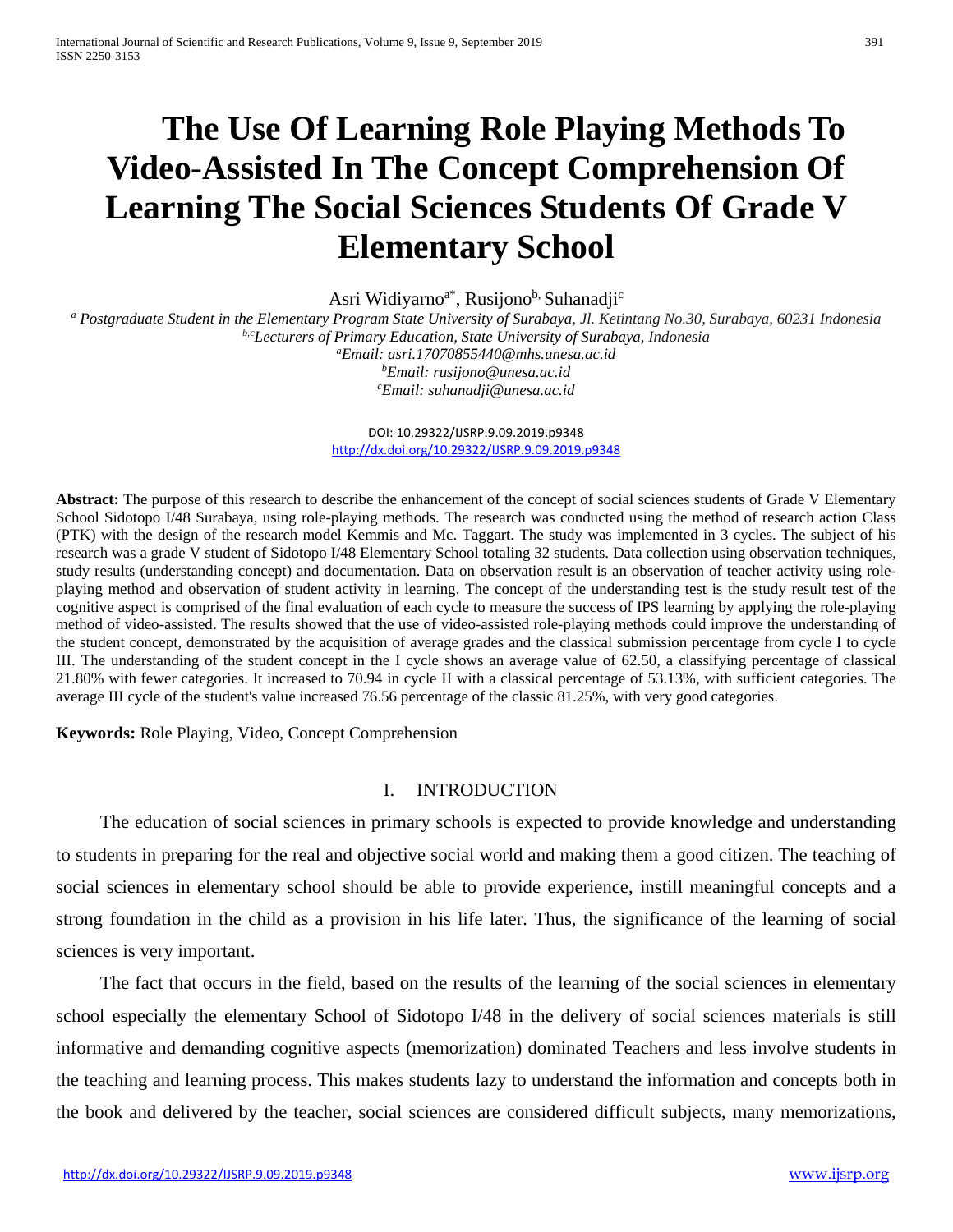boring. Students lack the courage to convey their opinions in front of the class so that students are less able to explore the ability to communicate to the fullest. Making students passive in learning. Students ' enthusiasm in learning is also low. This is evidenced by the students ' repeated results in the subjects of social sciences, only 6 students are able to reach the limit of maximum submission criteria. The average value of the social learning outcomes is 62, far below the maximum submission criteria of the 73. Low learning outcomes due to lack of understanding of students ' concept of material due to less meaningful learning.

One alternative learning method that can be used to improve the meaningfulness of learning is a videoassisted role-playing method. The Video in this learning serves as a learning medium that assists students in understanding the situation, assisting in shaping and directing roles (Huda, 2013, p. 119). The method of roleplaying is often also called by the method of Sociodrama (Suhanadji, 2003, p. 178). According to Hamalik (2004, p. 214), It explains that the role-playing method is a learning method in the process done by giving learners a certain role to dramatize in a stage. The learning method of play with the way students play a role and it involves a happy element especially for elementary school students who are still at the time of play and concrete operations. The excitement here means the rise of student interest so that there are full involvement and the creation of the material that is learned. Through learning, methods play the role of the material learned will be effective and durable in memory because students play directly, explore the subject of problems based on the role that is played (Suprijono, 2016, p. 84). With the learning methods of role-playing students can describe the understanding (concepts) in the form of practice and fun examples.

Based on the problem, the objectives of this research are as follows: (1) Describing students ' activities when learning to play a video-assisted role in social science class V Elementary School Sidotopo I/48 Surabaya, (2) Describing teacher activity at the time of learning to play a video-assisted role in social science class V in elementary School Sidotopo I/48 Surabaya, and (3) describe the understanding of the concept of students after learning Learning role-playing video-assisted in social science subjects V Class elementary School Sidotopo I/48 Surabaya.

In this study, researchers presented several reviews of relevant research libraries among others. First, research on Dedi Rizkia Saputra (2015). Application of Role-Playing method to improve social science results in students of Class V Elementary School State 2 Kecemen, Manisrenggo, Klaten. The results of the study demonstrate the role-playing method can increase the activity and learning outcomes of the second graders ' social sciences, research by Rika Evalia Ariyanti (2010). Role-Playing application to improve the understanding of folklore text in Indonesian language learning students in the Grade V Elementary School of Tegalweru, Malang regency. The results showed an increase in students ' understanding of folklore through role-playing methods.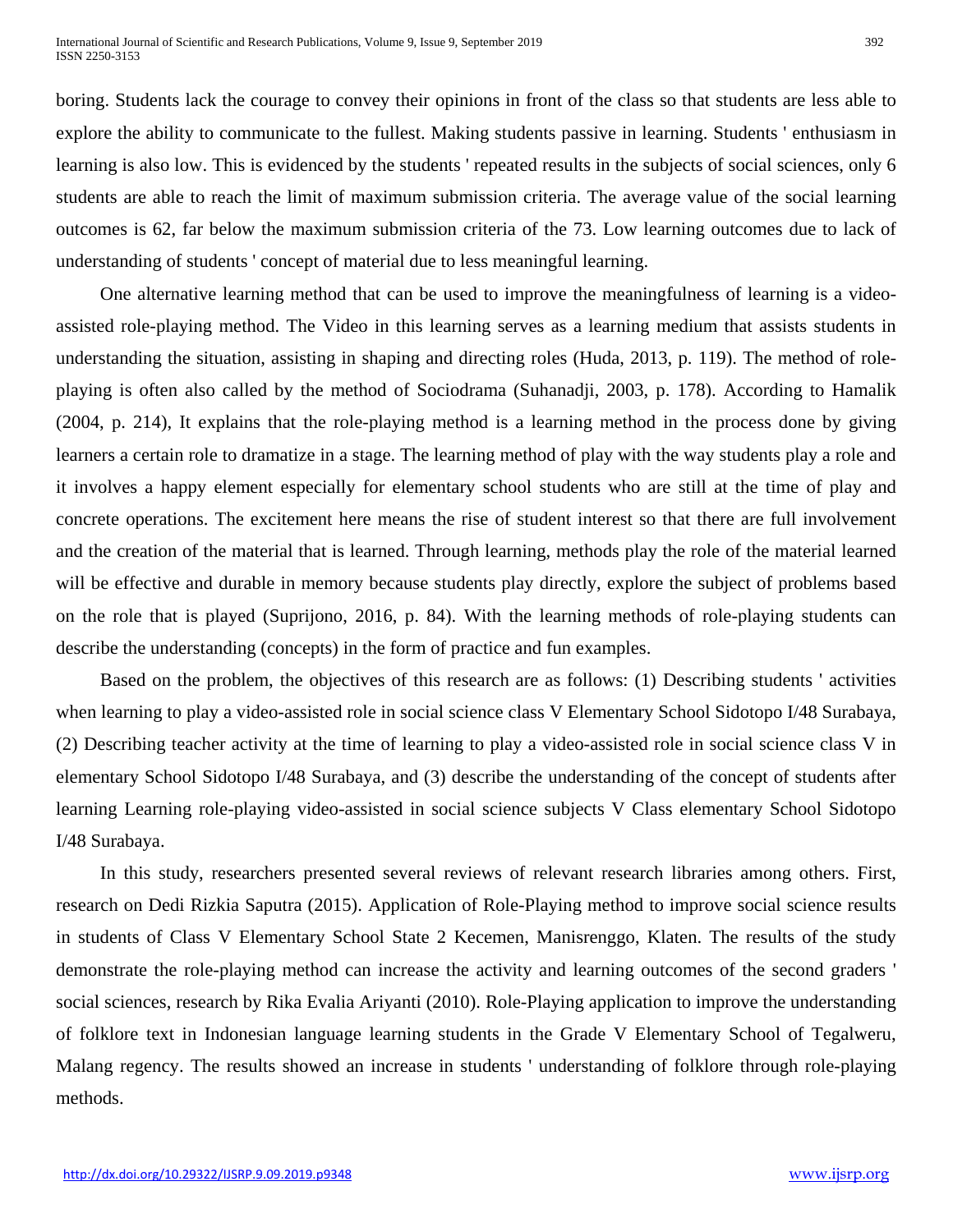The differing research differences above with research that will researchers do lies in the location of research, subjects of research, materials, and media used. In this research site research is the primary school of Sidotopo I/48 Surabaya, the subject of research is a grade V student as much as 32 students. The subjects used in this study were social sciences with the national event material about the proclamation of independence, while the media used in this study was a video of the proclamation of independence.

The field of study that is wanted to be examined in this study is about activity and understanding the concept of students seen from the results of students learning cognitive aspects during the study of social sciences with the role of playing video-assisted roles. Through the application of the method of playing assisted video role play is expected to increase activity and understanding of social science concept of Class V elementary School Sidotopo I/48 Surabaya.

#### II.METHOD

The research method used is Classroom action research, a form of action research that is applied to the use of a video-assisted role-playing method in classroom learning. This is because class action research is able to offer approaches and procedures that have a direct impact on the improvement and professionalism of teachers in managing the learning process in the classroom (Wardani, 2016, p. 3).

This research was conducted in Sidotopo I/48 Surabaya Elementary School. The classes used in the research subject are V-Class learners, a class of 32 students consisting of 16 male and 16 female-sex learners. This class action research uses a Kemmis class action research model & McTaggart, with 3 cycles. The stages used are planning, action, observation (are), and reflection (reflecting).

The data collection techniques in this study are: observation, concept comprehension test (cognitive learning test result) and documentation. Data analysis is performed using quantitative analysis techniques with percentages. Observation Data includes observation of the teacher's activity and observation of student activity. Analysis of observation data is obtained by giving scores on every aspect observed during the learning process at each cycle. Analyze the observation data of teacher and student activity using the following formula:

$$
P = \frac{f}{N} \times 100\%
$$

Description:

- $P =$  Frequency percentage of an event appears
- $f =$ The number of teacher/student activities that arise
- $N = Total activity$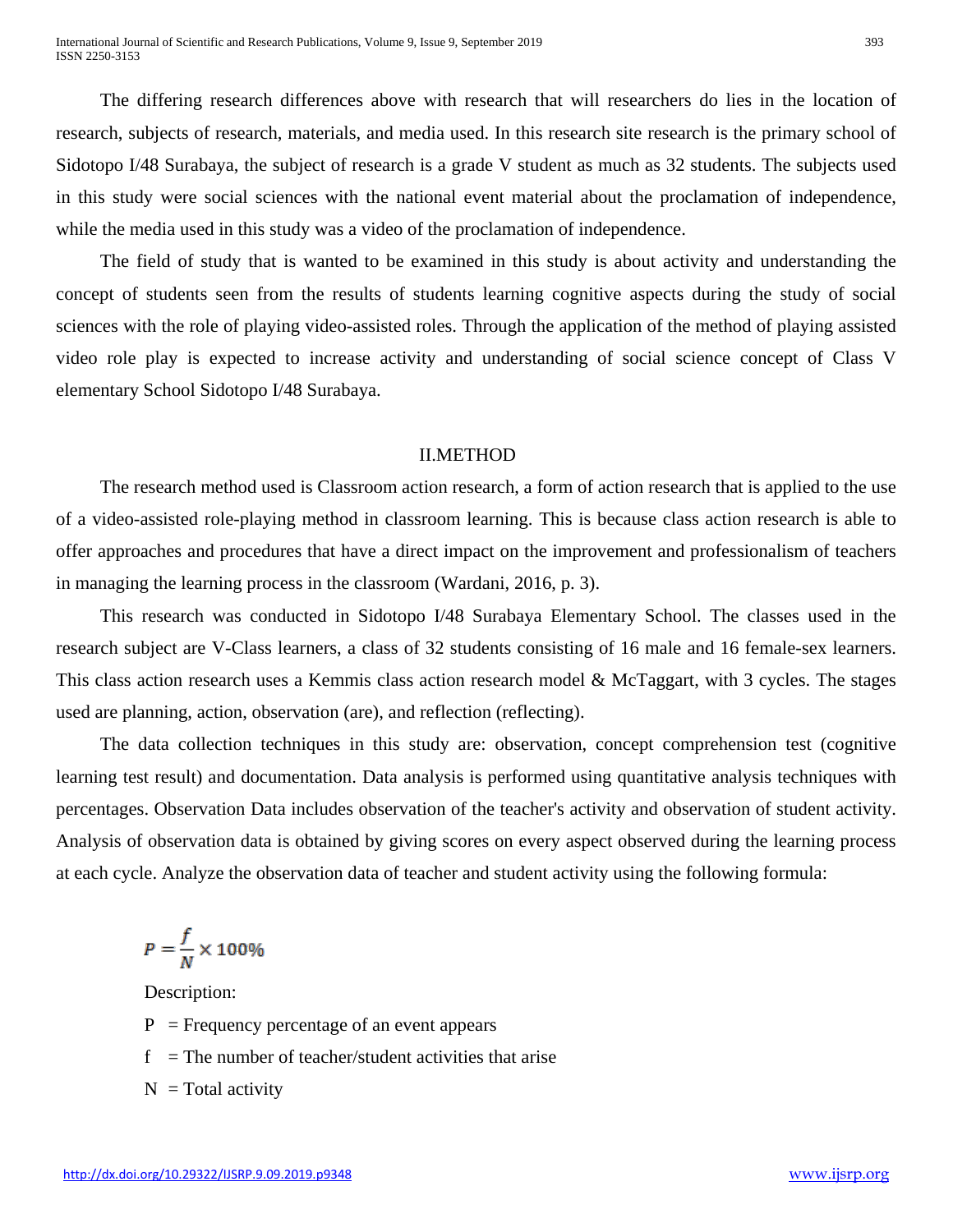The test results of the concept understanding at each cycle in the study were analyzed individually and classify through the student's cognitive ability test results. Determination of the level of learning in the individual study is measured based on the maximum submission criteria of social science subjects  $\geq$  73. The classical learning submission is achieved if  $\geq 80\%$  of the number of all students in the class is complete. To determine the test scores of understanding student concepts using the equation:

$$
Value = \frac{Number\ of\ Score}{Maximum\ score\ Amount} x100
$$

After the calculation of the value of understanding the concept and the average result of understanding the concept of social sciences one class, the next step is to find a percentage of the classical submission of the students to the learning process. For the analysis of the guidance of the student's classical study of the learning process expressed in percentages with the equation:

$$
P = \frac{\sum Students\ who\ complete\ learning}{\sum student}x100\%
$$

To facilitate the level of success, the range of assessment criteria used for teacher activities, student activities and the results of understanding the concept of students is as follows:

**Table 1.** Student Activity Criteria And Learning Outcomes (Arikunto, 2008: 128)

| $80\% - 100\%$ | $=$ Excellent |
|----------------|---------------|
| $61\% - 80\%$  | $=$ Good      |
| $41\% - 60\%$  | $=$ Enough    |
| $21\% - 40\%$  | $=$ Less      |

The performance indicators in this research are based on the limit on the minimum criteria of the Social Sciences (KKM), which is 73 and the target of minimum mastery of the student concept is 65. Performance indicators are said to be achieved and the mastery of the national event concept about the proclamation of Indonesian independence increased if at the end of the student cycle which earned the value  $\geq$  73 to 80% of the student number (classical-proof percentage Reaching 80%) And students who get a value of  $\geq$  73 more than 75%. The results of the observation percentage of teacher activity and students reached 80%.

# III. RESULT AND DISCUSSION

In this section are displayed the results of the study of the role-playing method of video-assisted roles to increase activity and understanding the concept of students seen from the outcome of learning cognitive aspect in the subjects of social science of national event About the proclamation of Indonesian independence. This class action study was conducted through 3 cycles with a 3x35 minute allocation time per meeting.

The first cycle activity was held on 6 May 2019, the second cycle was held on 9 May 2019, the third cycle on 13 May 2019. Learning using role-playing methods is implemented through nine phases. The first phase is warming. In this phase, the teacher introduces students to the problem that they are aware of as a matter of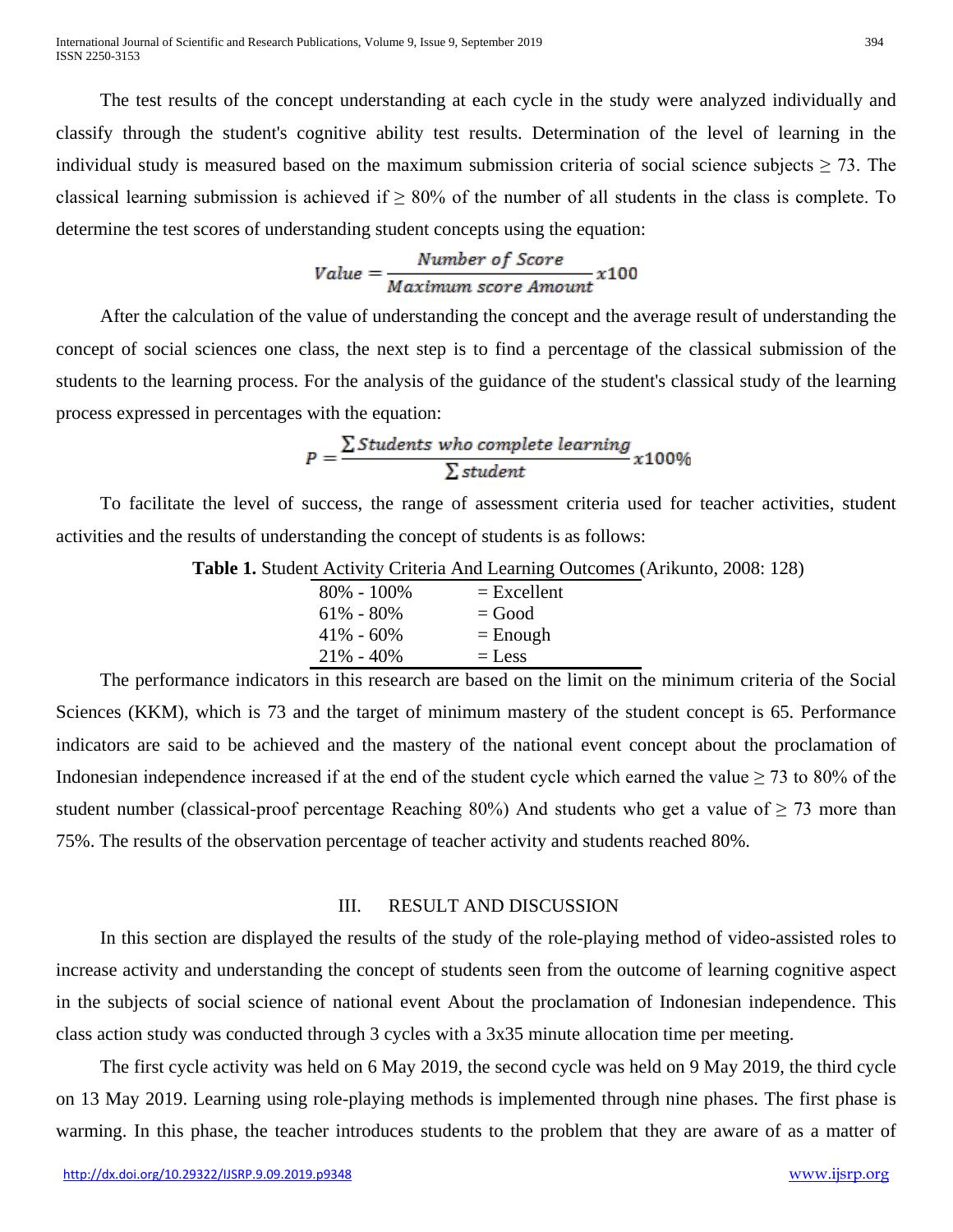study. The second phase selects the player (participant). Teachers and students discuss the character of each player and determine who will play it and how the role will be played. The third phase set the stage. Teachers and students discuss where and how the role setting will be played and what needs are needed. The fourth phase, preparing observers. The fifth phase plays (role-playing begins). Role-playing is done based on predefined scenarios and role divisions. Sixth phase, discussion, and evaluation of the role. The seventh phase plays again based on evaluation results. Eighth phase, discussion, and final evaluation. Ninth phase, sharing of experience and generalization make conclusions.

Observation is carried out during the learning activities with the following data:

|              | No Cycle  | Percentage of teacher activity | Percentage of student activity |
|--------------|-----------|--------------------------------|--------------------------------|
| $\mathbf{1}$ | Cycle I   | 70,90%                         | 67,65%                         |
| 2            | Cycle II  | 77,10%                         | 74,40%                         |
| 3            | Cycle III | 84,25%                         | 80,90%                         |

**Table 2.** Recapitulation of the results of teacher and student activity

From the observation of the cycle, I obtained a percentage of the implementation of the teacher activity 70,90%, so it needs to continue in the next cycle. In the cycle, II earns a percentage of 77.10%. Indicates an increase of 6.2% from activity cycle I. In the III cycle it gains a percentage of 84.25% increase by 7.15%. This percentage has already fulfilled the indicator of success in research of 80%. The achievement of the student activity is 67.65% in cycle I. The percentage has not yet reached the specified success indicator. This is because students are not accustomed to role-playing methods, so they are still passive. In cycle II the percentage of activity achievement of 74.40% showed an increase of 6.75% in the "good" criteria. On cycle III to 80.90% entered in "very good" criteria experienced an increase of 6.50%. The percentage of success achieved in this cycle III has reached the indicator of success specified in this study of 80%.

The test of understanding the concept in this study was the test results of the student's cognitive outcomes conducted by delivering tests at each end of learning from the activity cycle I to cycle III. Recapitulation of student learning results from cycle I to cycle III can be seen in the following table:

| No Cycle  | The average value of<br>learning results | The percentage of classical |
|-----------|------------------------------------------|-----------------------------|
| Cycle I   | 62,50                                    | 21,80%                      |
| Cycle II  | 70,94                                    | 53,13%                      |
| Cycle III | 76,56                                    | 81,25%                      |

**Table 3.** Recapitulation Of Student Learning Outcomes

From the table, it is known that in Sisklus I the average value in the classical is only 62.50, as many as 7 students from 32 students are completed in the learning percentage of submission 21.80%. Students who got a value of  $\geq 65$  new 12 students 37.5%. These results are still far from the success criteria of 80%, so the research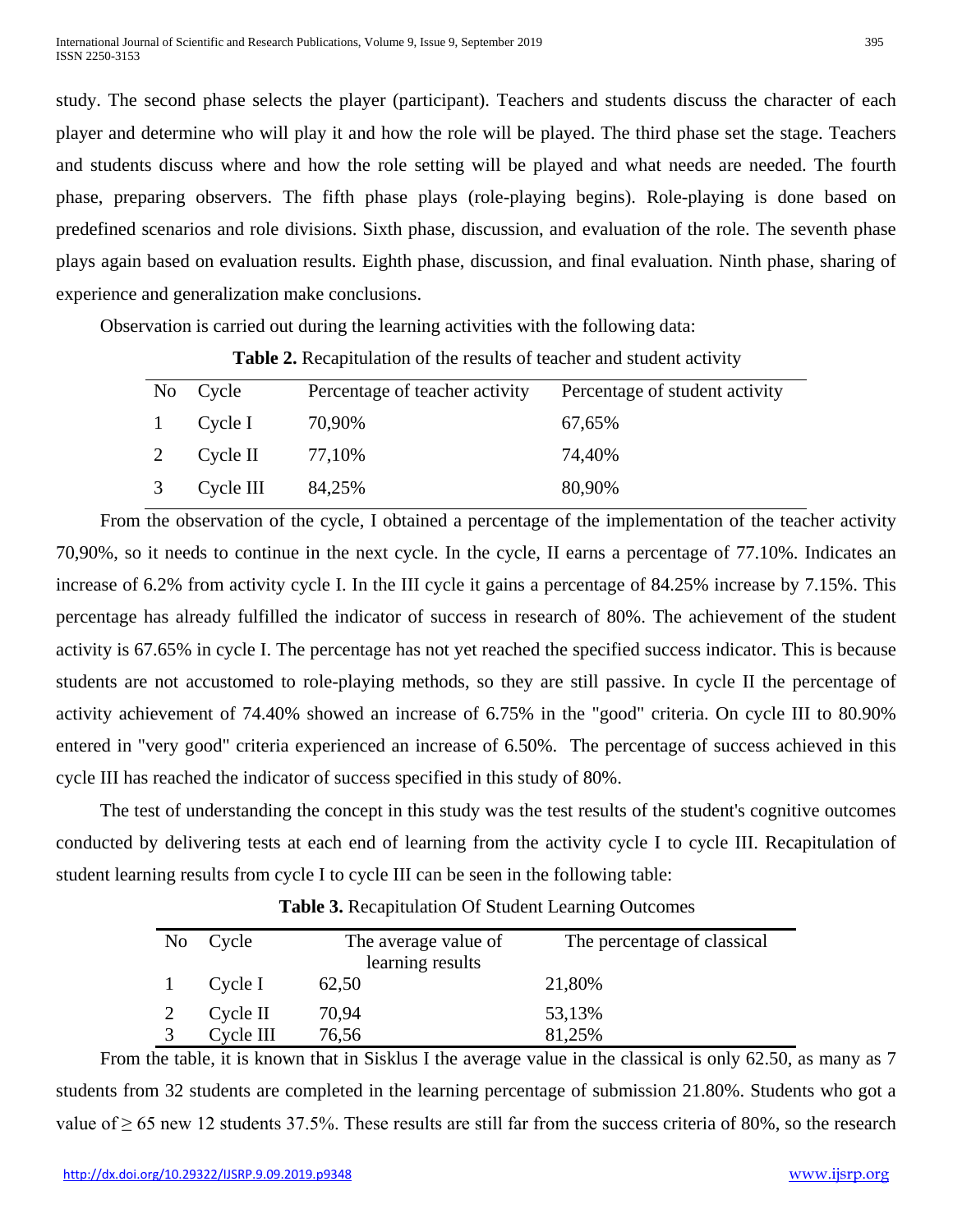continues to cycle II. One of the causes of the low achievement criteria is not yet usually used by students to use the role learning method, they still feel shy in the learning process so that the mastery of concepts still And students are still struggling to work on evaluation questions.

In cycle II as many as 17 students from 32 students complete study and 28 (87.5%) Students of the value of ≥ 65. The average value of learning results in cycle II amounted to 70.94 with a classic percentage of the classification of 53.13%. The average value in this II cycle has not reached the minimum submission criteria of 73 and the indicator of success, but we can see there has been a significant increase of more than 80% of students already getting a value of  $\geq 65$ . In this II cycle students are already getting used to the role-playing method. Because it has not fulfilled all the success indicators specified in this study then the study continued on the III cycle.

Cycle III as many as 26 students completed in learning 6 students are not completed, 32 students have been awarded the value  $\geq 65$ . On average the value is 76.56, the percentage of classifying the classification of 81.25% with this percentage means that the success indicator has been reached in cycle III, because it has reached the indicator of success specified in this study is  $\geq 80\%$ , and students who get a value of  $\geq 65$  more than 80%. Based on the results of the study and the explanation above can be said that the application of the roleplaying method of video-assisted can improve the understanding of social science concept of grade V students of the elementary school Sidotopo I/48 Surabaya.

# IV. CONCLUSION

Based on data analysis, research results on increased activity and understanding of the concept of students using the learning method of playing video-assisted role in the elementary School of Sidotopo I/48 then obtained conclusions: 1) Percentage The implementation of the teacher's activity on cycles of I-cycle of 70.90% in the "good" category, increasing to 77.10% in cycle II and 84.25% in cycle III with the "excellent" category, 2) student learning activities in the I cycle gets a percentage of 67.65% In the category of "good" rose to 74.40% in the cycle II category of "good" and 80.90% in cycle III in the category "excellent", 3) Student learning results in Cycle I obtained an average value of 62.50 with a proof of compensation of 21.80% criteria " Students who have a value of  $\geq 65$  for 37.5%. In the cycle II student learning results have an average value of 70.94 with a compensation percentage of 53.13% criteria "enough", students who get a value of  $\geq 65$  of 87.50%. The III cycle of student learning results in an average value of 76.56 with a submission of an 81.25% criterion for "excellent" criteria, students who get a value of  $\geq 65$  for 100%. 4) The learning method of playing a videoassisted role is one of the methods of learning that can improve the concept of social science students of elementary school V grade.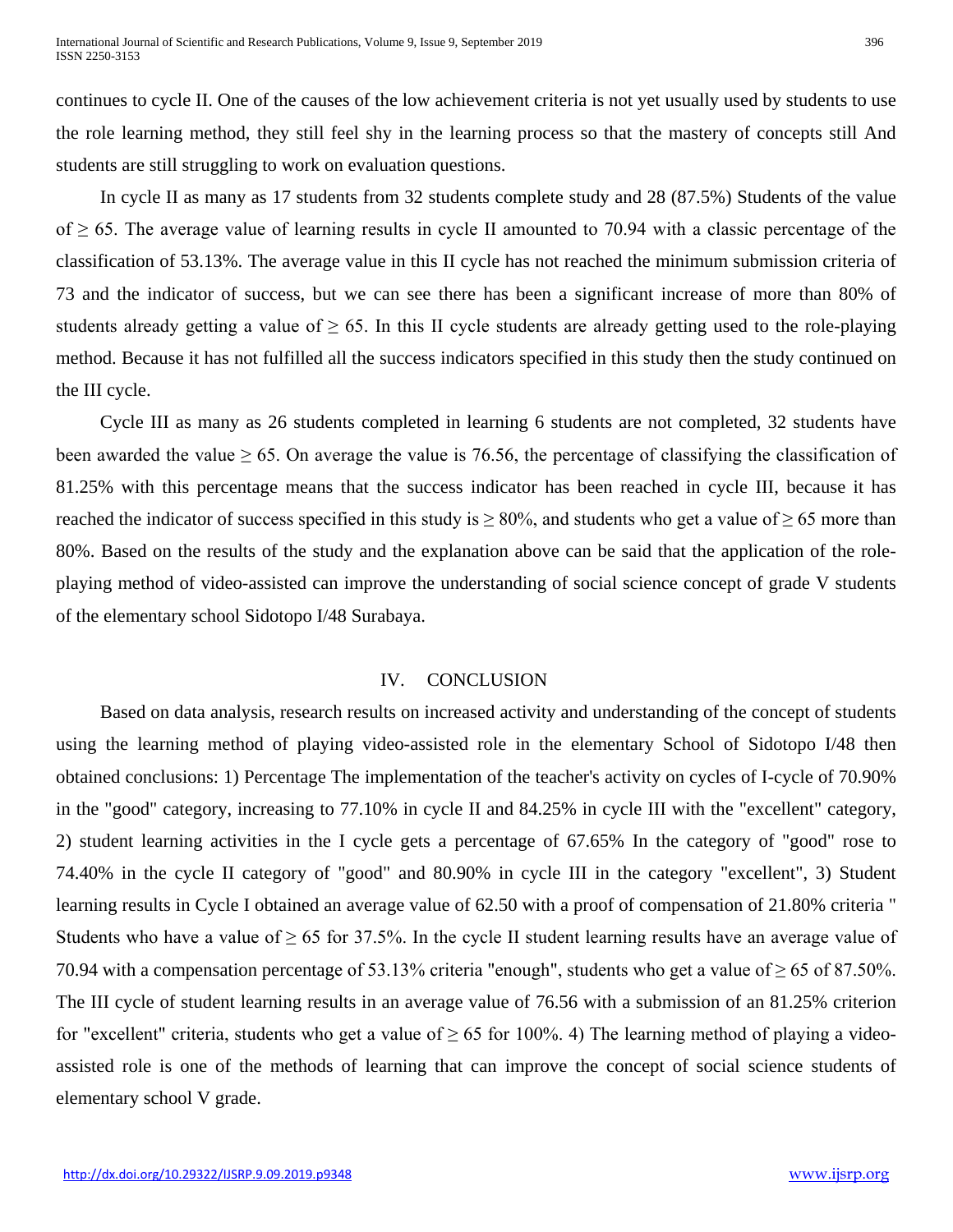## **Reference**

Abdul, Aziz Wahab. (2007). *Metode dan model-Model mengajar ilmu pengetahuan sosial (IPS).* Bandung: Alfabeta

Arikunto, Suharsimi. (2008). *Dasar-dasar Evaluasi Pendidikan*. Jakarta: Prestasi Pustaka

- Diana Puspa, dan Ari Subekti. (2017). Peristiwa dalam Kehidupan. Buku Tematik Terpadu Kurikulum 2013. Jakarta: Kementerian Pendidikan dan Kebudayaan
- Elizabeth Ann Graves (2008*). Is Role-Playing An Effective Teaching Method ?*. Ohio University: A Master's Research Project Presented to The Faculty of the College of Education
- Faqih Samlawi, Bunyamin Maftuh. (2001). Konsep dasar IPS. Bandung: CV. Maulana
- Hamalik, Oemar. (2004). *Proses belajar mengajar*. Jakarta: Bumi Aksara
- Huda, Miftahul. (2013). Model-model pengajaran dan pembelajaran (Isu-isu Metodis dan Paradigmatis). Yogyakarta: Pustaka Pelajar
- Ibrahim, Muslimin. (2012). Konsep, miskonsepsi, dan cara pembelajarannya. Surabaya: Unesa University Press
- Joyce, Bruce and Weil, Marsha.(1992). Models of teaching (second edition). Englewood Cliffs, New Jersey: Prentice-Hall, Inc
- Kemmis&Mc. Taggart. (1988). *The Action Research Planner*. Victoria: Deakin University.
- Nasution, S. (2005).*Berbagaipendekatandalam proses belajardanmengajar*. Jakarta: BumiAksara
- Rizkia, D. (2015).*Penerapan Metode Role Playing untuk Meningkatkan Hasil Belajar IPS Pada Siswa Kelas V SD Negeri 2 Kecemen, Manisrenggo, Klaten.* Diperoleh dari <http://journal.student.uny.ac.id/ojs/ojs/index.php/pgsd/article/viewFile/537/503>
- Suhanaji dan Sirajuddin. (2017). Pendidikan IPS (Hakikat, Konsep, dan Pembelajaran). Surabaya: Unesa University Press
- Suprijono, Agus. (2016). Model-model pembelajaran Emansipatoris. Yogyakarta: Pustaka Pelajar
- Suprijono, Agus. (2017). *Cooperative Learning* . Yogyakarta: Pustaka Pelajar
- Trianto, (2007). Mo*del-model Pembelajaran Inovatif berorientasi kontruktivistik*. Prestasi Pustaka: Jakarta
- Undang-undang Republik Indonesia Nomor 20 Tahun 2003 Tentang Sistem Pendidikan Nasional
- Wahab, Abdul Azis. (2007).*Metodedan Model-model MengajarIlmuPengetahuanSosial (IPS)*. Bandung: Alfabeta

Wardani, I.G.A.K. 2016. Penelitian Tindakan Kelas. Jakarta: Universitas Terbuka KTSP SD/MI 2011.